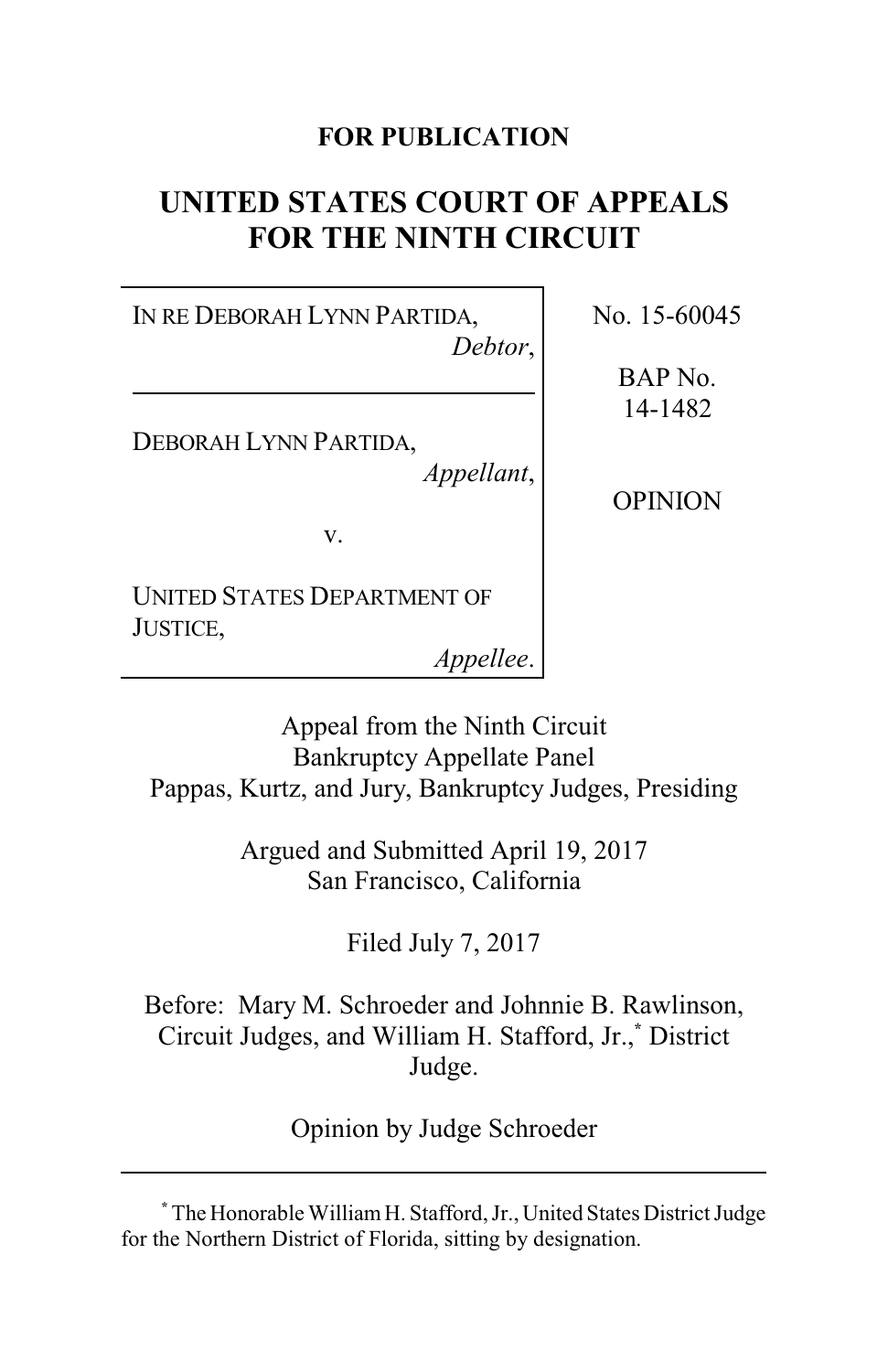#### **SUMMARY\*\***

#### **Bankruptcy**

Affirming a decision of the Bankruptcy Appellate Panel, and agreeing with other circuits, the panel held that the Bankruptcy Code's automatic stay provision does not prevent the government from collecting criminal restitution under the Mandatory Victims Restitution Act.

#### **COUNSEL**

Daniel L. Geyser (argued), Stris & Maher LLP, Los Angeles, California; Christopher P. Burke, Las Vegas, Nevada; for Appellant.

Roger Wenthe (argued), Assistant United States Attorney; Daniel G. Bogden, United States Attorney; United States Attorney's Office, Las Vegas, Nevada; for Appellee.

**<sup>\*\*</sup>** This summary constitutes no part of the opinion of the court. It has been prepared by court staff for the convenience of the reader.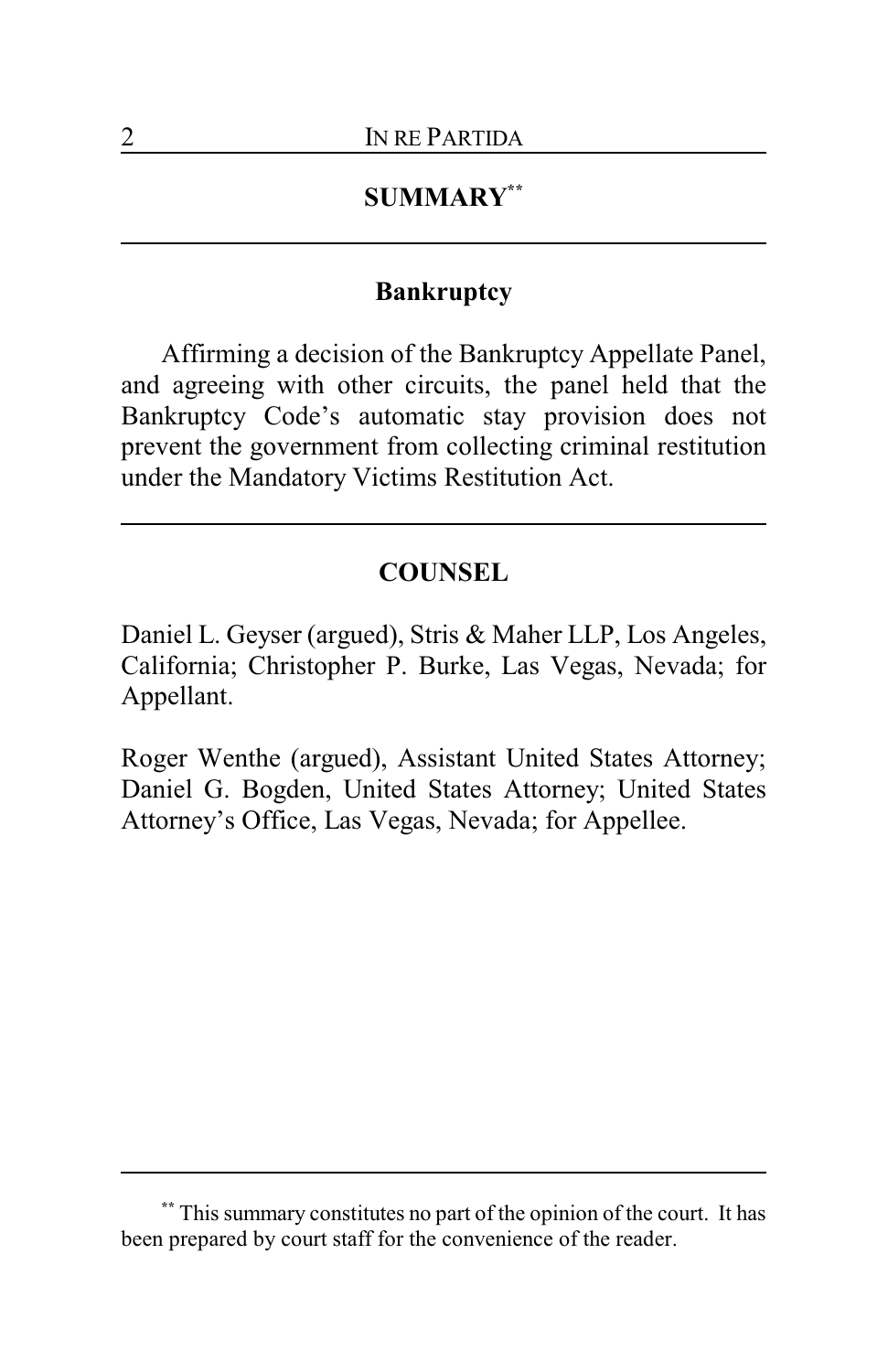#### **OPINION**

#### SCHROEDER, Circuit Judge:

This bankruptcy appeal presents a question of first impression in this circuit concerning whether the Bankruptcy Code's automatic stay provision, 11 U.S.C. § 362, operates to prevent the government's collection of criminal restitution under the Mandatory Victims Restitution Act ("MVRA"). The MVRA provides the government with broad powers to enforce a civil judgment "[n]otwithstanding any other federal law." 18 U.S.C. § 3613(a). We agree with the Bankruptcy Appellate Panel ("BAP") that the MVRA allows the government to collect restitution despite the automatic stay. The two other circuits to consider similar issues have reached the same result. *See In re Robinson*, 764 F.3d 554 (6th Cir. 2014); *United States v. Colasuonno*, 697 F.3d 164 (2d Cir. 2012).

We begin by comparing the two statutes. The Bankruptcy Code's automatic stay provision was passed in 1978. Bankruptcy Reform Act of 1978, Pub. L. No. 95-598, 92 Stat. 2549, 2570 (1978). The stay is triggered upon a debtor filing for bankruptcy, and the stay suspends all activity relating to collection of pre-filing debts, with a number of exceptions. *See* 11 U.S.C. § 362(a), (b). The legislative history explains the stay's purpose is to "give[] the debtor a breathing spell from his creditors" by stopping "all collection efforts, all harassment, and all foreclosure actions." H.R. Rep. No. 95-595, at 340 (1977). The stay gives the debtor time to attempt a repayment or reorganization plan, "or simply to be relieved of the financial pressures that drove him into bankruptcy." *Id.* But the drafters were also mindful that the stay should not be "a haven for criminal offenders." S. Rep. No. 95-989, at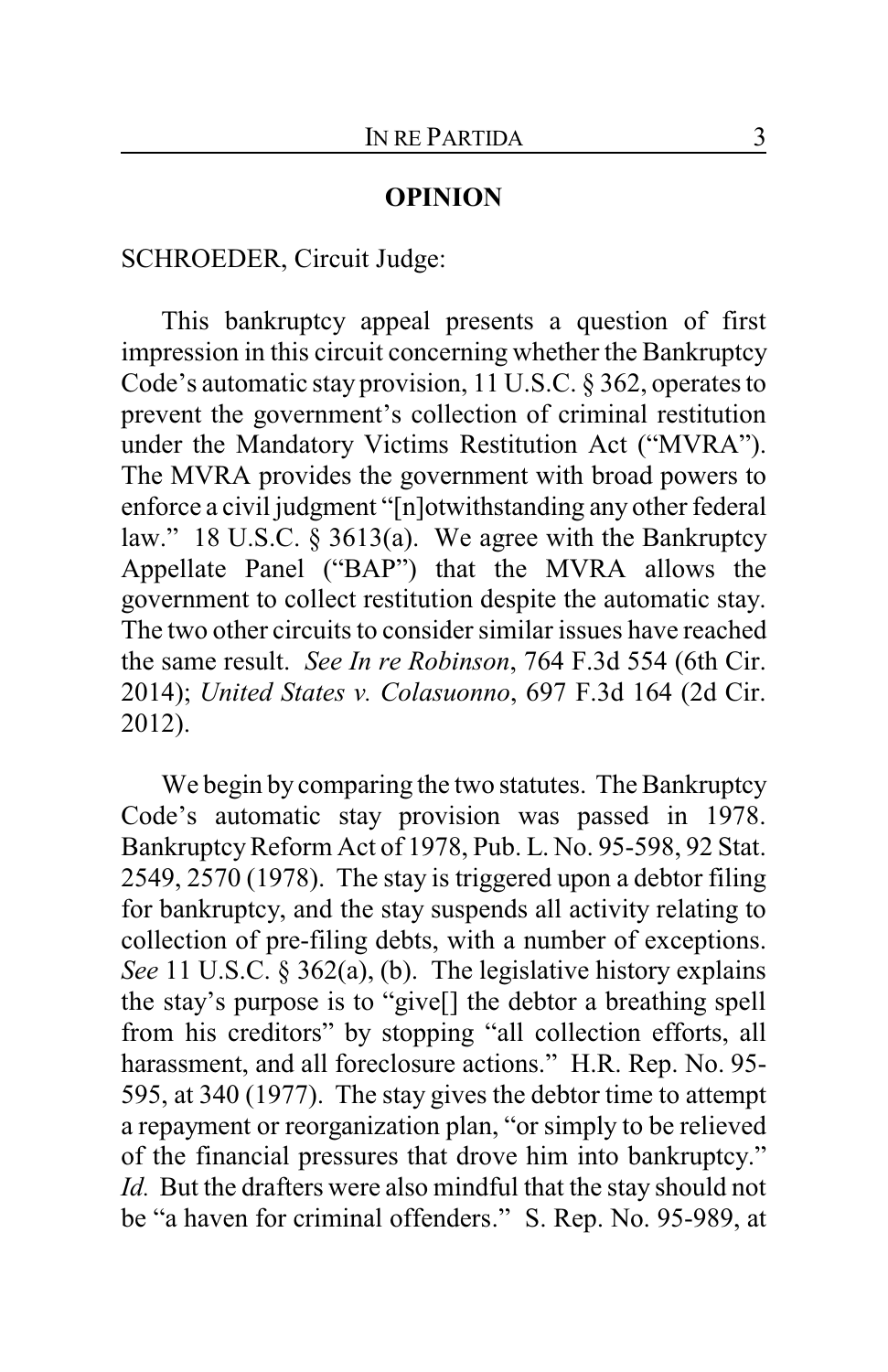51 (1978); *accord* H.R. Rep. No. 95-595, at 342. As a result, the automatic stay does not apply to collection efforts undertaken in "the commencement or continuation of a criminal action or proceeding against the debtor." 11 U.S.C.  $§$  362(b)(1).

The MVRA was passed in 1996, nearly two decades after the automatic stay. *See* Mandatory Victims Restitution Act, Pub. L. No. 104-132, 110 Stat. 1238 (1996). Its history explains it is for the purpose of "ensur[ing] that criminals pay full restitution to their victims for all damages caused as a result of the crime," regardless of the criminals' economic status. H.R. Rep. No. 104-16, at 4 (1995). The MVRA's enforcement provision, at issue in this case, provides:

> The United States may enforce a judgment imposing a fine in accordance with the practices and procedures for the enforcement of a civil judgment under Federal law or State law. Notwithstanding any other Federal law (including section 207 of the Social Security Act), a judgment imposing a fine may be enforced against all property or rights to property of the person fined . . . .

18 U.S.C. § 3613(a).

This case provides an excellent example of how the MVRA operates, "[n]otwithstanding any other federal law." *See id.*

The facts are not in dispute. In 2002, Deborah Lynn Partida pleaded guilty to one count of embezzlement and theft of labor union assets, for which she served eighteen months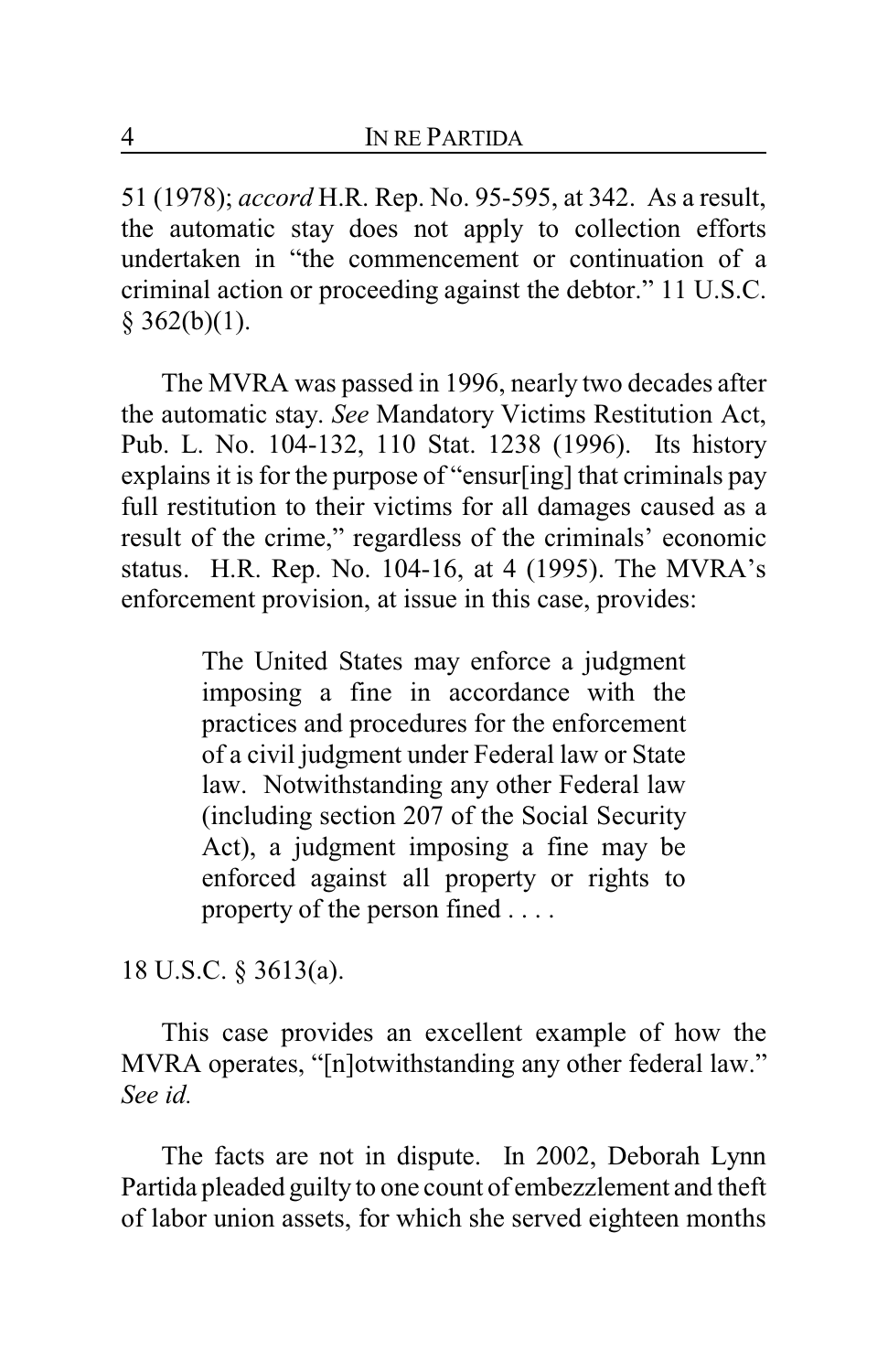in prison and agreed to pay \$193,337.33 in criminal restitution. Partida failed to pay the restitution and, on March 5, 2013, she filed for Chapter 13 bankruptcy. At the time of filing, Partida reported owing \$218,500.77 for the 2002 conviction.

Following the bankruptcy filing, the government sent Partida notices relating the restitution balance and the government's intent to offset Partida's income. Then, on March 1, 2014, the government provided notice that it had, in fact, offset payments made as income to Partida against the balance of the restitution debt and would continue to do so.

Partida's Chapter 13 plan was confirmed on March 6, 2014. Partida then filed a motion to hold the government in contempt for violating the automatic stay through its collection efforts. The bankruptcy court denied the motion.

The BAP affirmed in a published opinion, holding that the MVRA's enforcement provision overrides the automatic stay. *Partida v. United States* (*In re Partida*), 531 B.R. 811, 811 (B.A.P. 9th Cir. 2015). The BAP first recognized that the MVRA was "[i]n direct conflict" with the automatic stay provision because the MVRA allowed for collection where the automatic stay would otherwise prevent it. *Id.* at 812. The BAP resolved this conflict in favor of the MVRA, noting the MVRA's enactment after the automatic stay and its "broad sweeping language" providing for enforcement despite any other federal laws. *Id.* at 814. Partida then appealed to this court.

We review de novo the legal question whether the automatic stay provisions of 11 U.S.C. § 362(a) have been violated, *Eskanos & Adler, P.C. v. Leetien*, 309 F.3d 1210,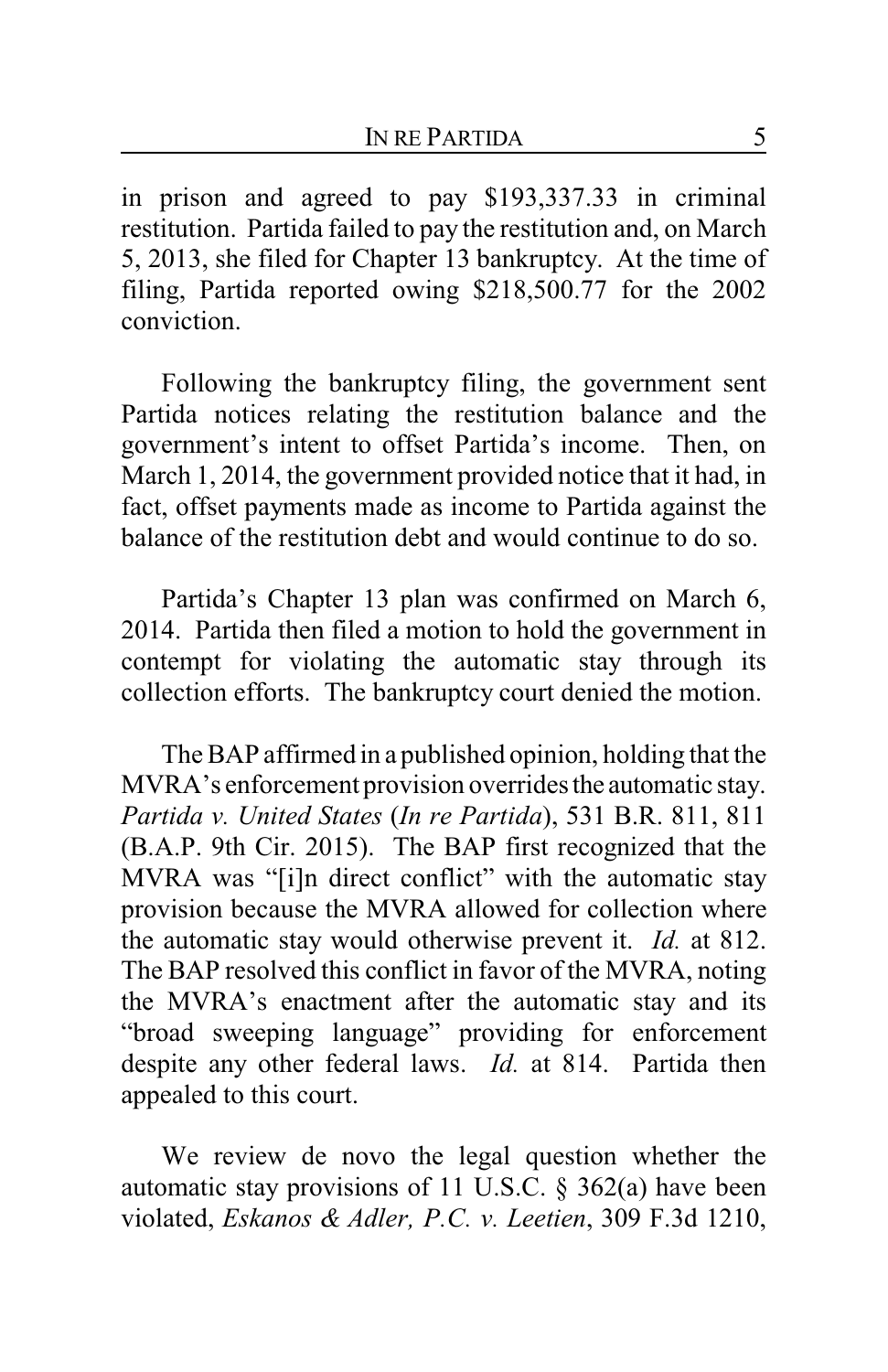1213 (9th Cir. 2002), and agree with the BAP there has been no violation of the automatic stay because the MVRA trumps the automatic stay.

On appeal, Partida makes the novel argument that the MVRA overrides only "substantive" federal laws—meaning laws relating to property that is subject to collection—not "procedural" laws, like the stay, that relate to the timing of collection. According to Partida, the first sentence of the MVRA's enforcement provision binds the government to all existing state and federal procedural laws. That sentence reads: "The United States may enforce a judgment imposing a fine in accordance with the practices and procedures for the enforcement of a civil judgment under Federal law or State law." 18 U.S.C. § 3613(a). Partida reads the MVRA's next sentence—which states that the MVRA allows enforcement "[n]otwithstanding any other Federal law," *id.*—as applying only to laws determining what property is available for collection. Although Partida did not make this argument directly to the BAP or the bankruptcy court, the argument supports the same claim made in the lower courts that the automatic stay overrides the MVRA. The argument is therefore not waived. *See United States v. Pallares-Galan*, 359 F.3d 1088, 1095 (9th Cir. 2004). We nonetheless disagree with it on the merits.

This is because the plain language of the MVRA makes clear that the government can collect restitution, despite any federal laws to the contrary. That is the function and purpose of the "notwithstanding" clause. We have recognized a "general proposition that statutory 'notwithstanding' clauses broadlysweep aside potentially conflicting laws." *See United States v. Novak*, 476 F.3d 1041, 1046 (9th Cir. 2007) (en banc) (citing*Cisneros v. Alpine Ridge Group*, 508 U.S. 10, 18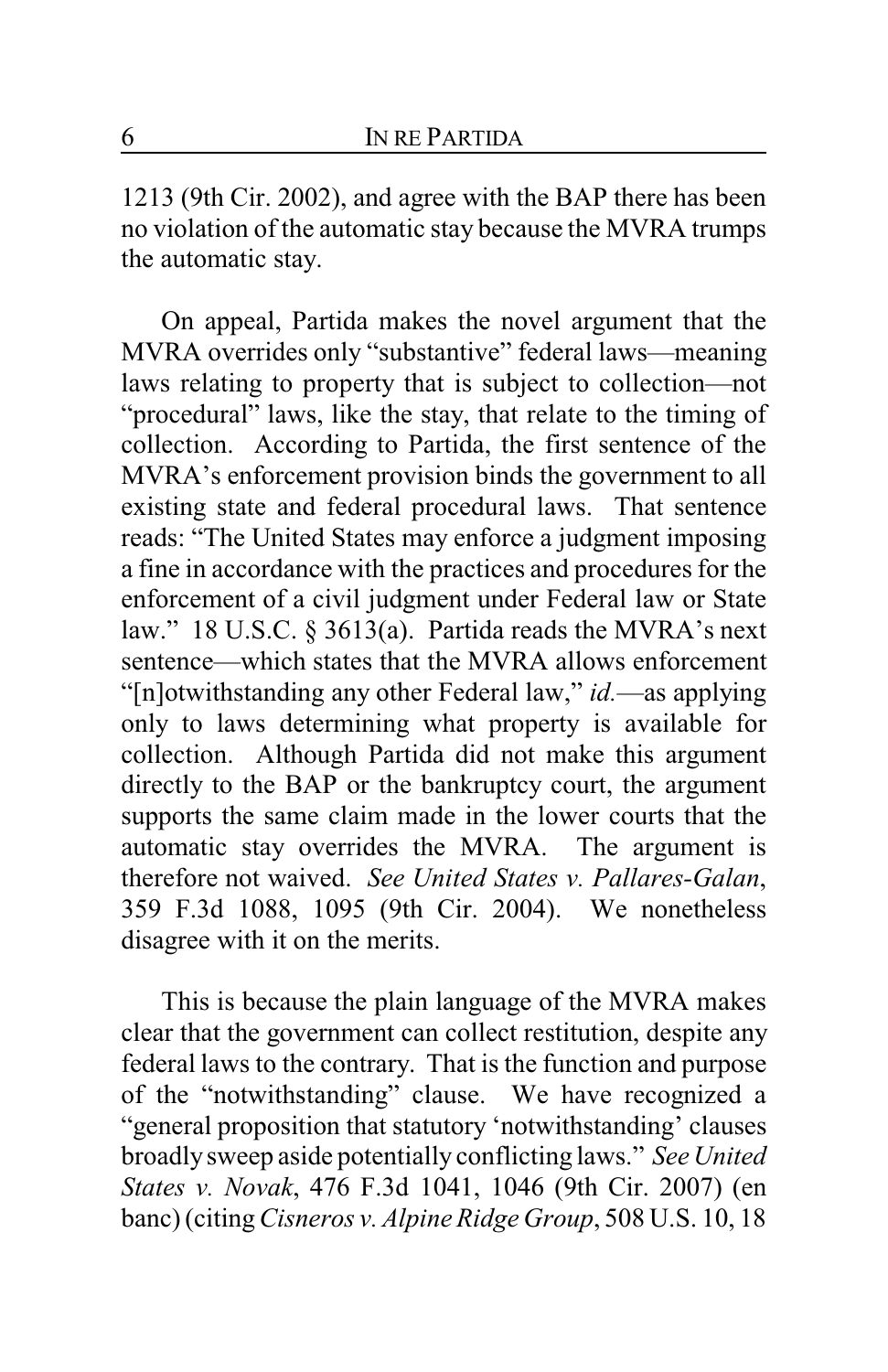(1993)). The broad language of the MVRA's "notwithstanding any other federal laws" clause eliminates any potential conflict with the automatic stay. That the MVRA was passed nearly two decades after the automatic stay further supports this interpretation. "[A] specific policy embodied in a later federal statute should control our construction of the priority statute even though it had not been expressly amended." 523 U.S. 517, 530–31 (1998).

Partida is incorrect in contending that the first sentence of the MVRA's enforcement provision limits the scope of the "notwithstanding" clause. By providing that the government "may enforce a judgment imposing a fine in accordance with the practices and procedures for the enforcement of a civil judgment under Federal law," the MVRA was broadening, rather than curtailing, the government's collection powers. *See* 18 U.S.C. § 3613(a). This effect is borne out by the MVRA's legislative history. Congress envisioned that the MVRA would "ensure that criminals pay full restitution to their victims for all damages caused as a result of the crime." H.R. Rep. No. 104-16, at 4. To make collection easier, the MVRA "consolidate[ed] the procedures for the collection of unpaid restitution with existing procedures for the collection of unpaid fines, while at the same time strengthening these procedures." S. Rep. No. 104-179, at 12 (1995).

The practical effect of the MVRA's language providing for enforcement "in accordance" with federal "practices and procedures" is to allow the government to collect under the Federal Debt Collection Practices Act ("FDCPA"), 15 U.S.C. § 1692 et seq., in addition to individual state laws. *See United States v. Mays*, 430 F.3d 963, 965 (9th Cir. 2005) (recognizing that the MVRA "expressly, albeit tortuously, provides that the FDCPA's civil enforcement remedies may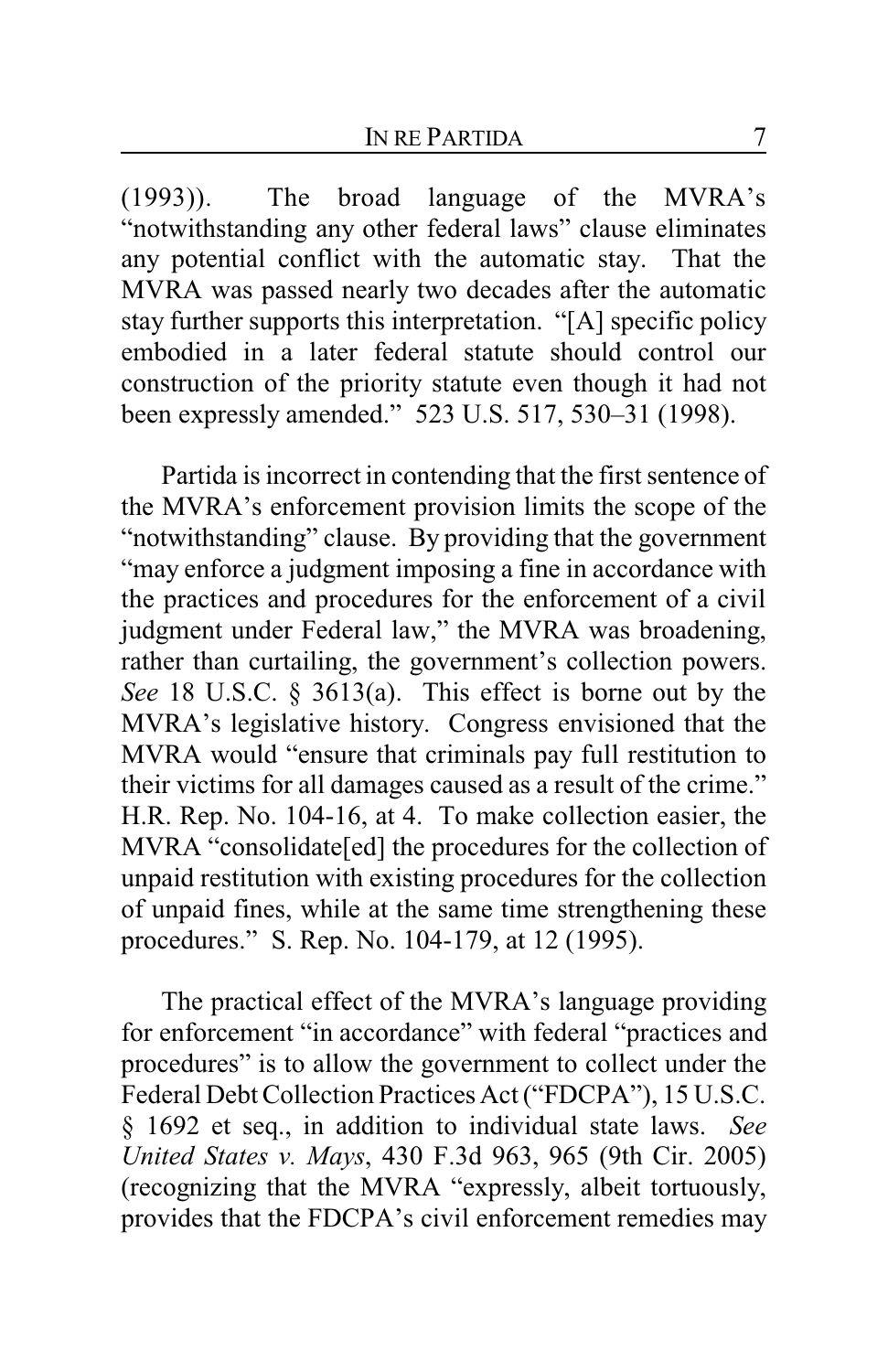be used to enforce orders of restitution entered under the MVRA"). This was a significant change, because prior to passage of the MVRA, there was uncertainty as to whether the government could only collect restitution using the law of that state from which the judgment issued. *See, e.g.*, *United States v. Timilty*, 148 F.3d 1, 5 (1st Cir. 1998) (explaining that, under the predecessor to the MVRA, the government was forced to pursue collection efforts "in the same manner" as civil judgments, and so could only collect under the practices of the state laws of the district court that issued the judgment). The MVRA's incorporation of the FDCPA into the government's enforcement arsenal accords with the congressional intent to consolidate and strengthen collection efforts.

Thus, Partida's reading of the enforcement provision as forcing the government to comply with any and all "procedural laws" contained in other federal statutes (like the Bankruptcy Code) that may limit the collection process, is plainly at odds with the MVRA's purpose to simplify and strengthen the government's collection efforts. The MVRA expanded, rather than curtailed, the collection procedures available to the government. The automatic stay therefore cannot interrupt the government's efforts to collect criminal restitution.

Our conclusion is consistent with decisions of other circuits. Both the Sixth and Second Circuits have considered the question whether the government can collect restitution despite the automatic stay, and both courts have concluded that it can. In *In re Robinson*, the Sixth Circuit held that the MVRA overrides the automatic stay. 764 F.3d at 557. Like the BAP in this case, the Sixth Circuit proceeded by looking to the plain meaning of the MVRA's "notwithstanding any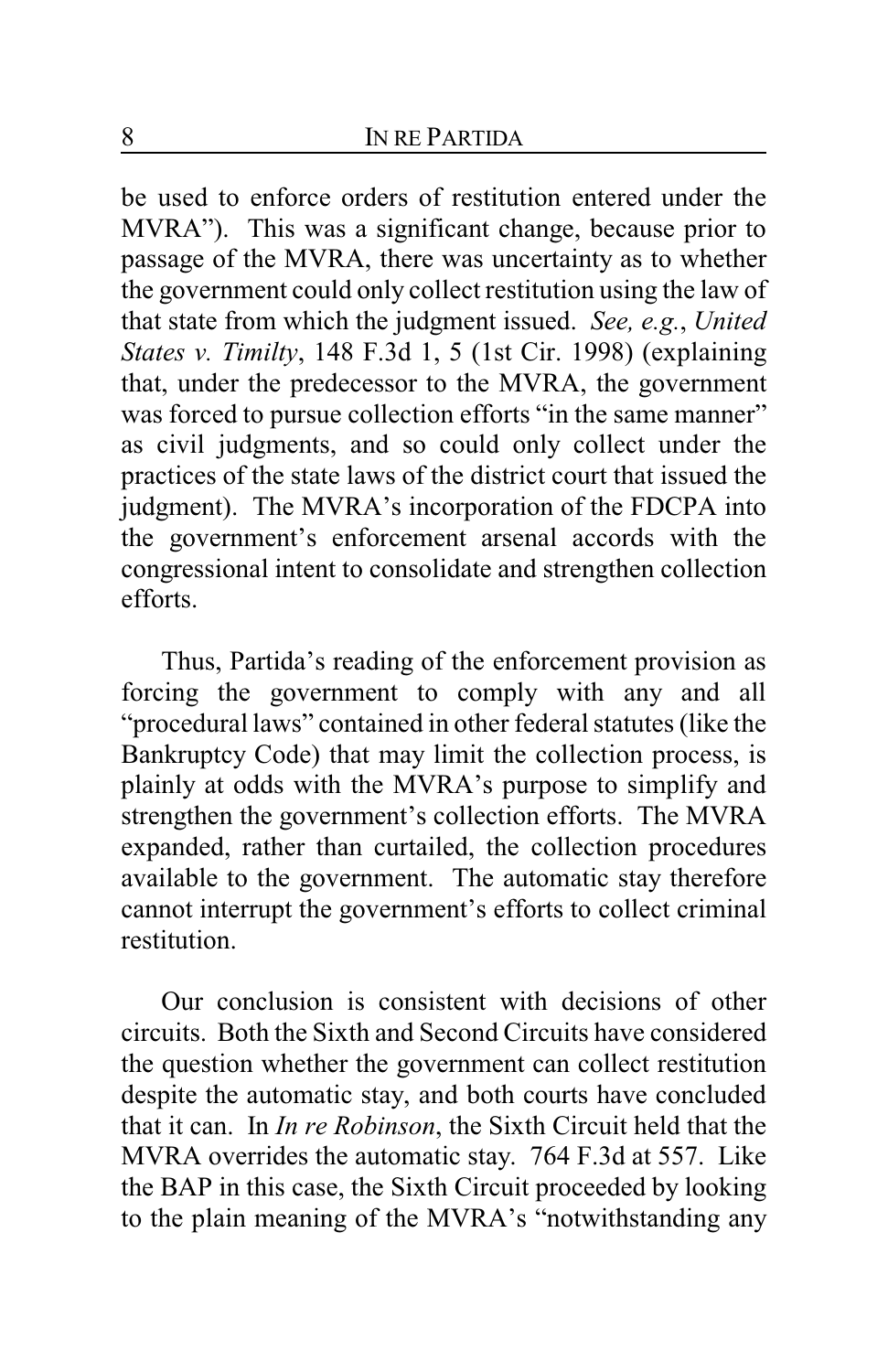other federal law" clause and to the intent behind the MVRA, as well as by comparing the timing of the MVRA's passage in 1996 to the automatic stay's passage in 1978. *See id.* at 559–62. In addition, the court noted that Congress referenced another bankruptcy provision in the MVRA, *see* 18 U.S.C. § 3613(e), thereby indicating that Congress "had the potential effects of the Bankruptcy Code in mind when it drafted § 3613(a)," yet still chose not to include the automatic stay provision in the MVRA's list of enforcement exceptions. *Id.* at 561–62. The Sixth Circuit thus concluded that because of the MVRA, the automatic stay could not impede restitution collection.

In *United States* v. *Colasuonno*, the Second Circuit reached a similar result, but for a reason other than the MVRA. *See* 697 F.3d at 169. The Second Circuit's case involved a criminal defendant still serving a sentence of probation. *Id.* at 168–69. The court held that proceedings to enforce a probationary sentence, which required the debtor to pay restitution, fell within the automatic stay provision's exception for the "continuation of a criminal action or proceeding against the debtor," set down at 11 U.S.C. § 362(b)(1). *Id.* at 172. Giving the statutory terms their ordinary or natural meanings, the court concluded that Congress intended to create an exception for "any action or proceeding that relates to an adjudication of guilt or that punishes a defendant for crimes." *Id.* at 173.

*Colasuonno* involved a probationer, whose sentence had not yet been completed. We recognize that the exception to the automatic stay for ongoing criminal actions or proceedings could well applyto criminal restitution collection per se. We do not rest our holding today on the exception, however, because the MVRA is expressly directed toward